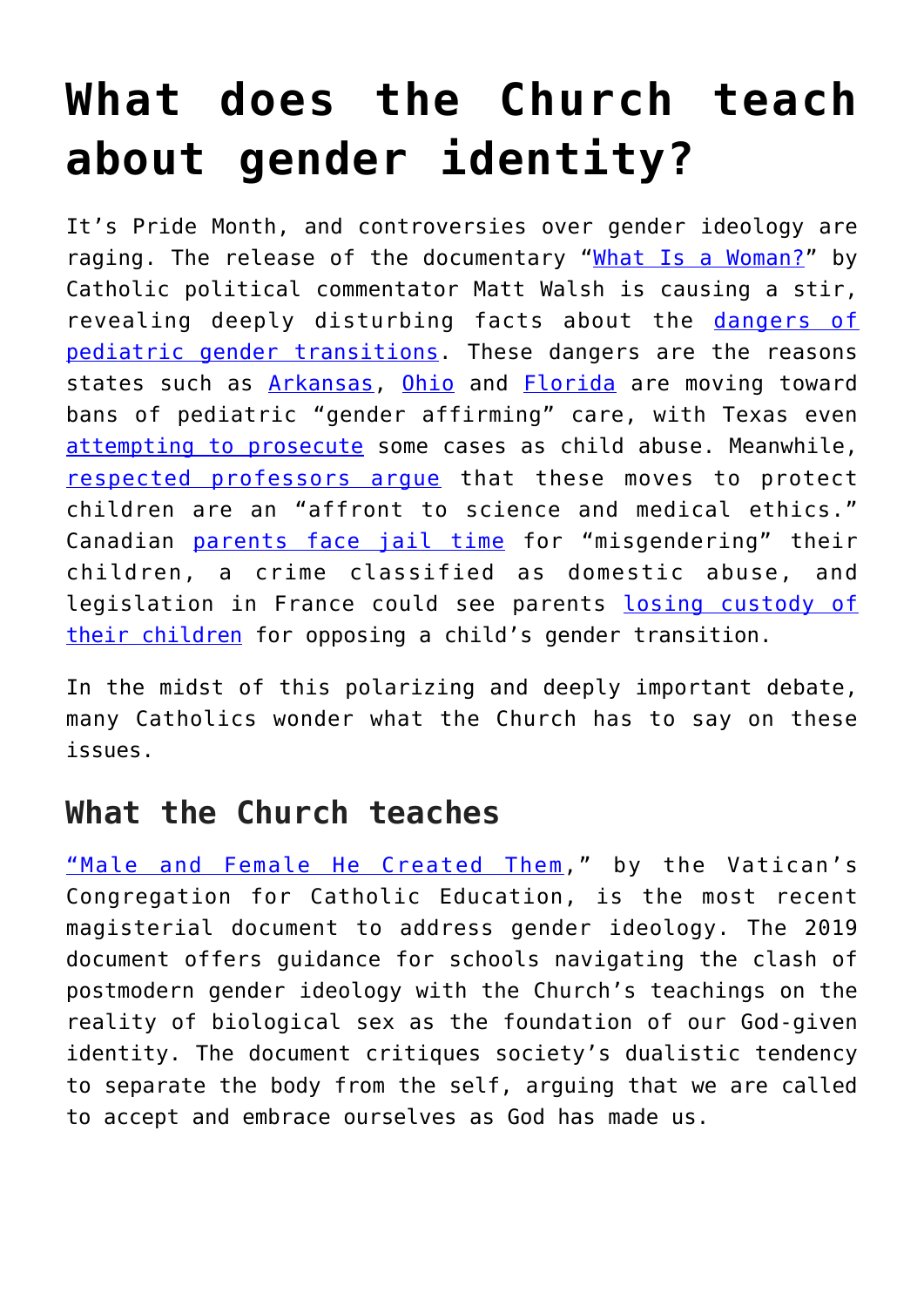

People take part in the 2019 Birmingham Pride parade. CNS photo/Katja Ogrin, EMPICS Entertainment via Reuters

Our contemporary cultural narrative asserts that biological sex differs from the social construct of gender, and that gender consists merely in the way we have been socialized to behave. If that is true, then gender identity is nothing more than the constellation of cultural associations surrounding the ideas of "man" and "woman." This is problematic for many reasons, but central among them is the fact that it reduces the concepts of "man" and "woman" to stereotypes: Men are rational and aggressive, while women are emotional and like to shop, etc. The postmodern view of identity is one in which we create ourselves in our own image; individuals "identify themselves" with whichever constellation of ideas resonates most.

The Christian view is entirely different. Gender ideology seeks to impose individual will on the physical world and the social arena. As Christians, we understand that we receive our identity as a gift from God. Identity is partially revealed to us through the physical world as well as in our relationships with others. Genesis tells us that we are created male and female in the image and likeness of the Trinity. As St. Pope John Paul II was fond of quoting, "Man … cannot fully find himself except through a sincere gift of himself" (*Gaudium et*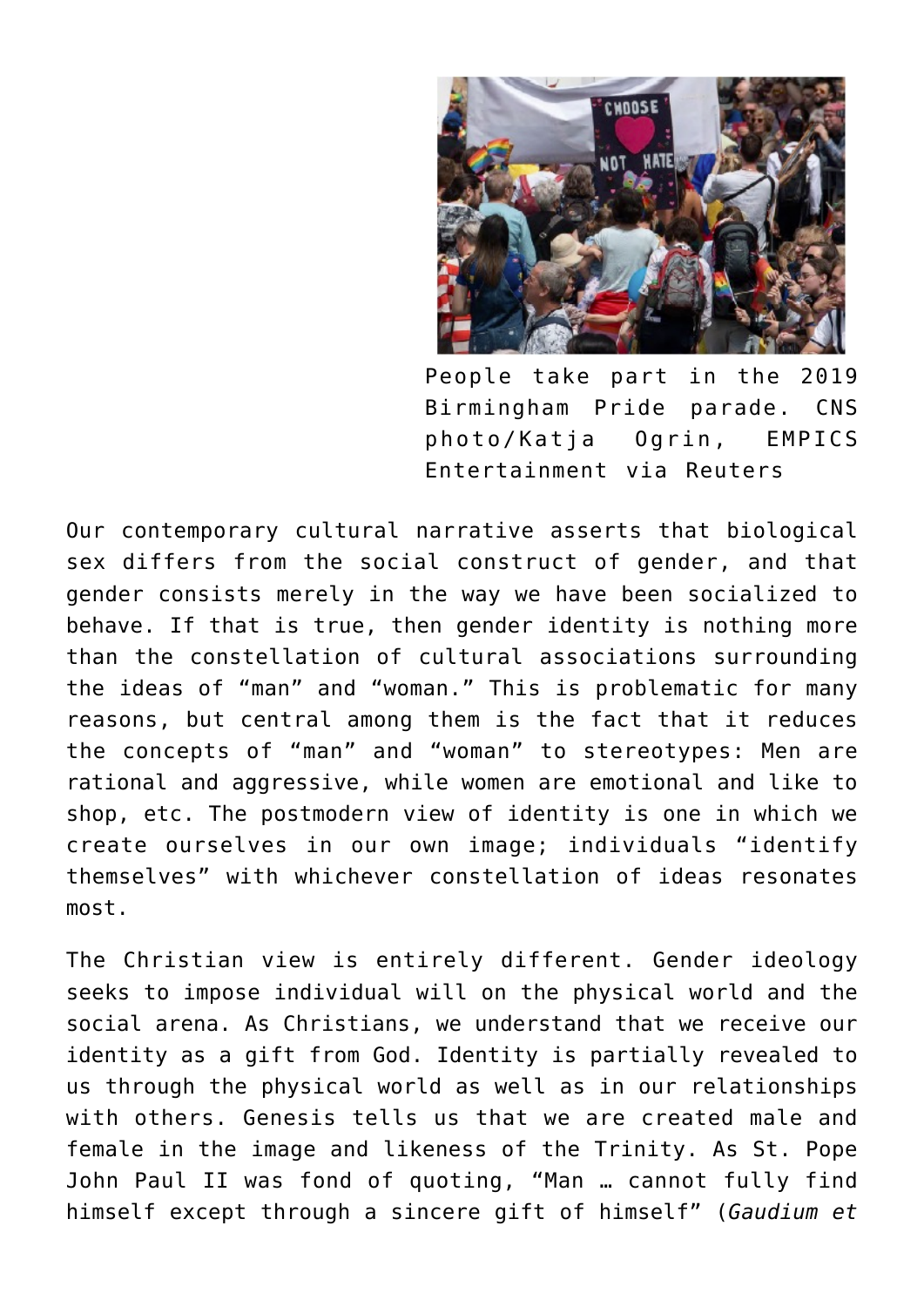*Spes*, No. 24). We do not become who we are by declaring it in isolation; we belong to God and to one another.

As Father Mike Schmitz argues, when perception and reality don't match, it is our perception that needs changing. In his [video on transgenderism,](https://www.youtube.com/watch?v=4-9_rxXFu9I&t=381s) Father Schmitz compares the condition of gender dysphoria to other types of body dysmorphia such as anorexia, pointing out that "affirming" these beliefs harms the body. What we are called to affirm for one another is reality. Our biology should therefore be embraced, not ignored. The mutilation of healthy bodies is never appropriate, and therefore "solutions" such as sexual reassignment surgery, which remove and rearrange healthy bodily tissue in order to approximate the appearance of a differently shaped body, are contrary to our call to accept and love ourselves as God made us.

## **How to treat transgender persons**

We are called to treat transgender persons as all whom we encounter: with respect and dignity, in a spirit of love. We are to witness to the dignity of the other, even when the individual undermines her own. This is why we prohibit activities such as drug use and prostitution.

Still, as the adage goes, people don't care what you know unless they know that you care. Christopher West, president of the Theology of the Body Institute, [advises](https://www.youtube.com/watch?v=y2VefGrVH8s) that while it is generally best to "communicate using someone's God-given bodily identity," there may be exceptions. In a pastoral context, "patient endurance of another's errors" (distinct from acceptance or embrace of those errors), may be appropriate and helpful.

In other words, we are called to speak the truth in love. We do not want to be St. Paul's proverbial clanging cymbal any more than we want to hide our faith under a bushel barrel. Different contexts call for different types of witness. We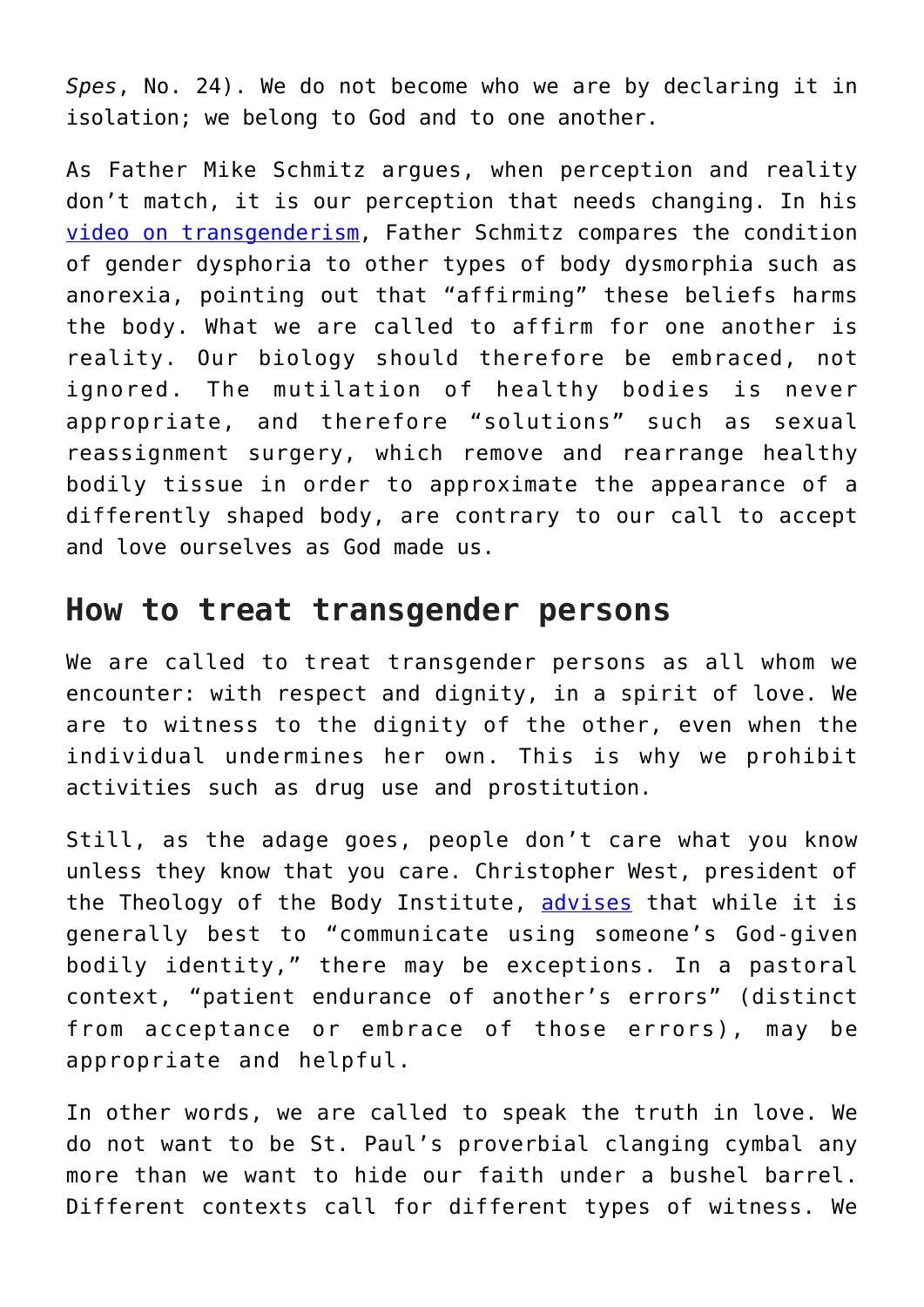must balance our prophetic call to proclaim the truth with Christ's central call to love one another. In an age where we appear to have lost the art of dialogue, where opposing views cause some to flee for "safe spaces," we have our work cut out for us. (Bishop Robert Barron offered some helpful [suggestions](https://www.youtube.com/watch?v=-AuIkS-e9og) [for cultivating dialogue](https://www.youtube.com/watch?v=-AuIkS-e9og) on contentious issues at a 2017 talk at Facebook headquarters that may be of interest.)

## **How to respond to children seeking gender 'affirmation'**

Perhaps the most contentious issue at stake in the current uproar over gender identity is the proper response to the [rapidly growing](https://www.theatlantic.com/magazine/archive/2018/07/when-a-child-says-shes-trans/561749/) population of children who identify as transgender. Of course parents desire deeply to love their children and do what is best for them, but that is becoming increasingly murky in an age when politicians and medical "experts" argue that parents have no choice or, at best, have the choice between a "living son or a dead daughter," as the narrative goes.

This emotional blackmail presents a false dichotomy, one that is not rooted in truth or sound science. Despite the rapid proliferation of gender clinics and recommended treatment protocols from medical organizations, the fact is that this generation of children is a science experiment. The use of "puberty blockers" and cross-sex hormones for pediatric medical transition is considered ["off label"](https://www.statnews.com/2017/02/02/lupron-puberty-children-health-problems/) and has not been approved by the FDA. We do not yet know what long-term use of these types of interventions will mean for the children receiving these treatments.

What we do know about their side effects is troubling, including [increased aggression,](https://www.sciencedaily.com/releases/2021/03/210325084537.htm) [loss of bone density,](https://www.ncbi.nlm.nih.gov/pmc/articles/PMC6616494/) increased risk of **[blood clots](https://www.medscape.com/viewarticle/946131?fbclid=IwAR1ddcY4cZ6E-GdeazpgFj_NItccDeOezhDHr14wnO2Xv9Br8d6aR9nCda4#vp_2)**, [premature brain aging,](https://www.sciencedaily.com/releases/2021/03/210325084537.htm) future [infertility](https://transcare.ucsf.edu/guidelines/fertility) and increased risk of [heart disease.](https://www.heart.org/en/news/2019/04/05/transgender-men-and-women-may-have-higher-heart-attack-risk) Given that symptoms of gender dysphoria are likely to [resolve on their](https://www.medscape.com/viewarticle/958742#vp_4)